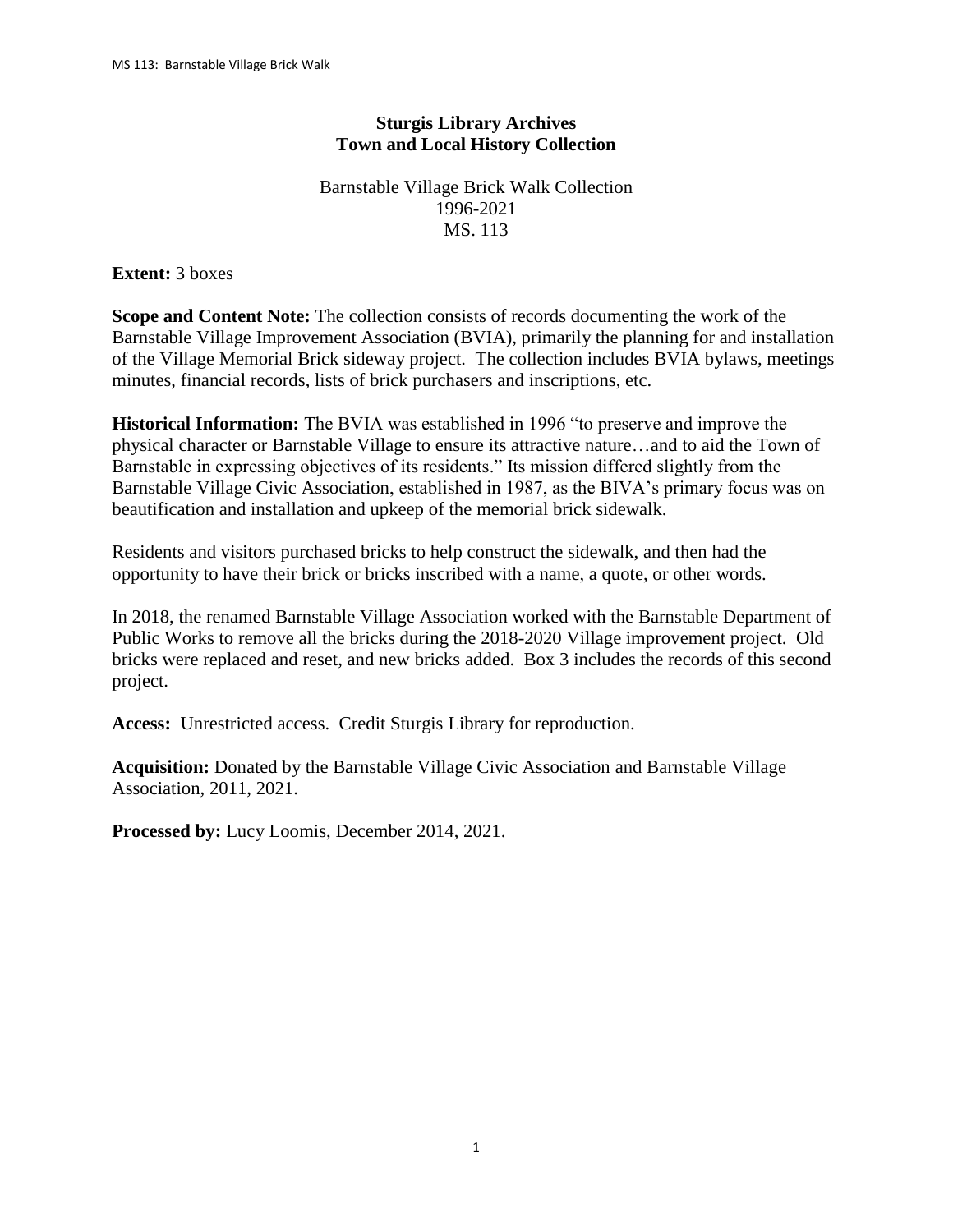## **Contents:**

| Box 1 |         | Brick walk inscriptions and purchaser information                 |
|-------|---------|-------------------------------------------------------------------|
|       | Fldr 1  | List of brick inscriptions 1-362                                  |
|       | Fldr 2  | Individual brick sheets 1-124                                     |
|       | Fldr 3  | Individual brick sheets 125-235                                   |
|       | Fldr 4  | Individual brick sheets 236-362                                   |
|       | Fldr 5  | Individual brick sheets 363-445                                   |
|       | Fldr 6  | Individual brick sheets 446-470, 474-500, 505-521, 523-546        |
|       | Fldr 7  | Individual brick sheets 574-592, 605-608                          |
|       | Fldr 8  | Individual brick sheets 669-693-697-723, 755-778, Various 782-873 |
|       | Fldr 9  | Individual brick sheets - Combo Bricks 888-1113                   |
|       | Fldr 10 | Individual brick sheets - Various                                 |
| Box 2 | Fldr 1  | Deed of gift form, proposed bylaws                                |
|       | Fldr 2  | Correspondence 1996-2003                                          |
|       | Fldr 3  | Financial & Treasurer's reports, budgets, misc. 1996-1999         |
|       | Fldr 4  | Meeting minutes, agendas, etc.                                    |
|       | Fldr 5  | Various lists, donors, board, membership, etc.                    |
|       | Fldr 6  | Newsletters & brochures                                           |
|       | In box  | VHS Tape "The Spirit of Barnstable Village"                       |
|       |         | Sample brick with inscription                                     |